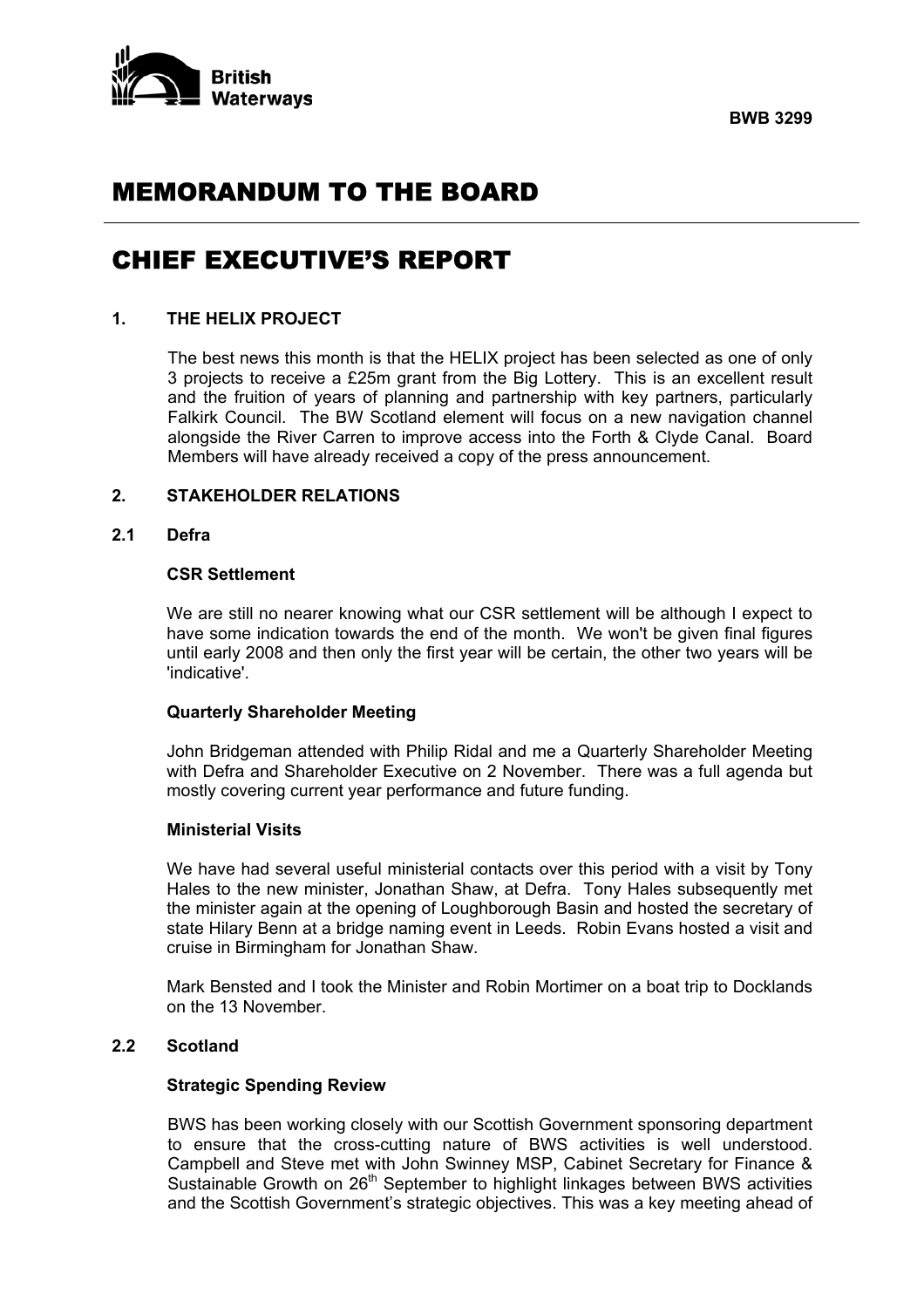the Strategic Spending Review announcement by John Swinney MSP on 14<sup>th</sup> November 2007.

 Expenditure is equally tight in Scotland but we expect to receive 'flat cash', i.e. the same grant as this year for the CSR period. Officials are keen to try and continue with additional 'ad hoc' payments during the year but acknowledge they may well be smaller in the future.

 Discussions with the Scottish Government on BWS financial matters and to replace the current Framework Document and BWS Financial Memorandum are ongoing.

 Steve Dunlop attended the Economy, Energy & Tourism Committee of the Scottish Government, chaired by Tavish Scott MSP, to raise awareness of BWS activities and their contribution to this agenda. The co-ordination of water activity in Scotland was raised in the context that a more managed approach may be appropriate.

### **Meetings with Minister**

 Stewart Stevenson, MSP, Minister for Transport, Infrastructure & Climate Change and John Ewing, Head of Transport Directorate, attended a dinner on 26<sup>th</sup> September in Edinburgh with Tony Hales, Campbell Christie, Duncan Sutherland, Steve Dunlop and me to discuss BWS business ahead of the Minister's address to the BWS Annual Meeting the following day.

### **BWS Annual Meeting 2007**

 The Minister gave a positive and supportive speech, announcing that the Millennium Link canal restoration had acted as a catalyst for regeneration across Scotland's central belt, helping to deliver £178million of investment in the past five years as detailed in the latest report from independent economic development consultants, Roger Tym & Partners.

### **BW Scotland Group**

 The recruitment exercise for Campbell Christie's successor, co-ordinated by the Scottish Government, is underway. Interviews are anticipated to be held in late November with the intention of a managed hand-over prior to Campbell's retirement on 31<sup>st</sup> March 2008.

 Kenneth MacKenzie, Richard Milham and Eva McCracken, external members of the BWSG, have advised that they wish to step down from the BWSG. The recruitment exercise for replacement external members with influence throughout Scotland's regions will follow on the appointment of Campbell's successor early in the New Year.

### **2.3 IWAC Report – The Inland Waterways of England & Wales in 2007**

 IWAC published its latest report on 8 October. Attached is the press release issued and the draft response from Defra.

### **2.4 Kennet & Avon Canal Trust**

 There has been major change at the K&A Trust. The Chairman lost a vote of no confidence and 4 other trustees resigned in protest at this. We are working with a number of people, mainly from the K&A Trust, to draw up plans for the Bicentenary of the K&A in 2010.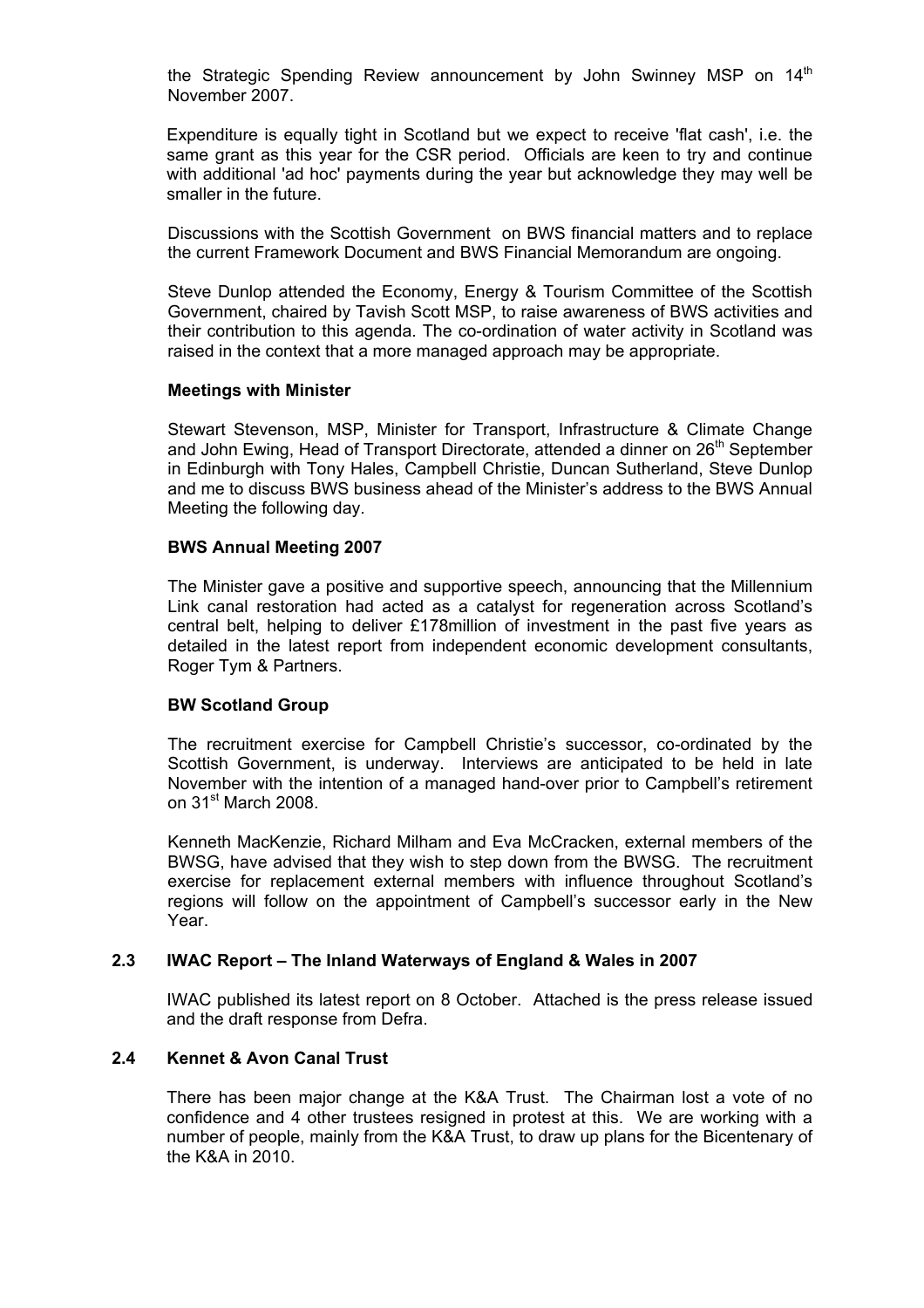# **2.5 British Waterways Advisory Forum**

 The forum met on 7 November with BW Board Members Campbell Christie & John Bridgeman attending. Nigel Stevens (British Marine Federation) was elected as the new BWAF chairman. The meeting considered BW's Six Challenges, government's response to the Efra Committee and a report from the BWAF heritage sub group.

 Every effort is being made to encourage BWAF to focus on matters of strategic importance to BW and the waterways. Other mechanisms exist to facilitate discussion with customers on operational matters. Dates of 2008 meetings are Friday 16 May & Friday 14 November.

# **2.6 The Waterways Trust**

 BW has agreed to TWT's programme of refreshment and consolidation at Gloucester. It represents a good opportunity for TWT to put in place a more viable operation and for BW to review the terms of leases currently in place. Alternative locations for the archive and museum store will be sought within two years. Relations with TWT remain good. For 2008/09, business units will be planning locally for TWT involvement in fundraising & development activities.

# **2.7 Party Conferences**

 BW attended the gala dinners at both the Labour and Conservative Party conferences. The Labour conference provided a useful opportunity for the Chairman, Tony Hales, to meet and talk to environment minister Phil Woolas and cabinet minister, Hazel Blears. The BW table at the Conservative conference was well attended by shadow members including Peter Ainsworth, the shadow Defra Secretary of State.

# **2.8 Annual Meeting 2007**

 British Waterways' tenth Annual Meeting took place on 17 October at Austin Court in Birmingham. 93 stakeholders attended the meeting representing mainly boating. The Q&A session focused on: the cost of boating; mooring tenders; BW's income, spending and future status; maintenance; and development. Full speech and Q&A transcripts, plus a list of attendees can be found on our website at: www.britishwaterways.co.uk/annual\_meeting. We are looking at the appropriateness of the annual meeting to our Stakeholder Strategy and will put forward proposals for change shortly.

# **3. MARKETING & CUSTOMER SERVICE**

# **3.1 Customer service standards**

 Approved by directors for implementation from April 2008 this initial set of standards comprises three elements People, Safety and Performance. Each will be monitored and reported against from April 2008. The target achievement rate for the initial set is 100% by April 2009. The standards will be reviewed annually with constant improvement the driving factor.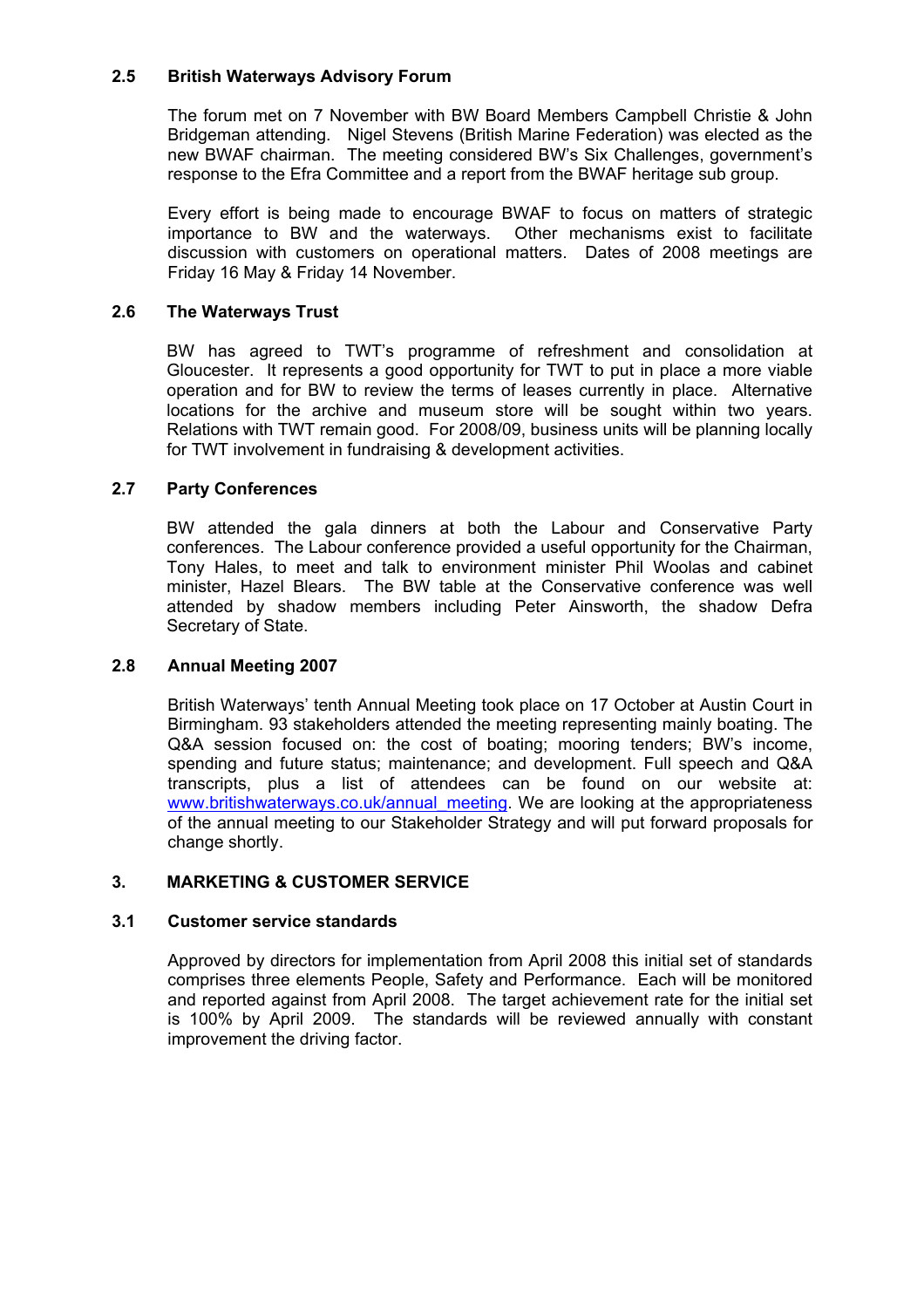## **3.2 Customer satisfaction and complaints**

 Refinements in the way customer satisfaction measures are recorded and used are in preparation. Essentially, the plan is to make wider use of a *propensity to recommend* research score that is more relevant for all customer groups/business units than the basket of measures currently in place. Proposals will be brought to the board for approval early in 2008. Combined with measurement around the customer service standards, this will provide a powerful performance management tool. Arrangement will be made to ensure the board has a like for like view of performance year on year during transition.



#### **Number of Complaints per Quarter**

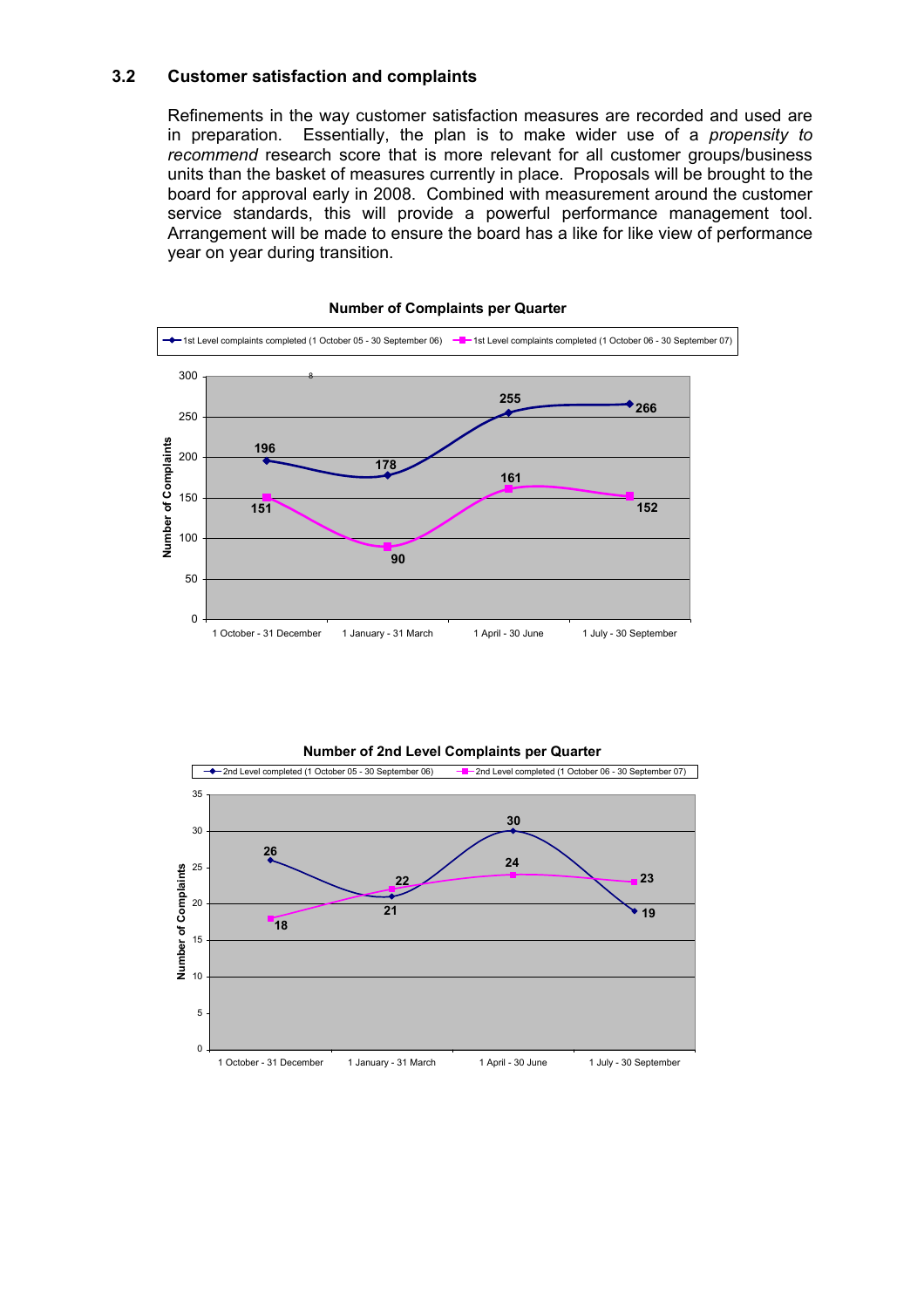

# **3.3 Complaints going to Waterways Ombudsman level**

|                                                               | 2006/07        |      |      | 2007/08 |      |
|---------------------------------------------------------------|----------------|------|------|---------|------|
|                                                               | Q <sub>2</sub> | Q3   | Q4   | Q1      | Q2   |
| <b>Complaints accepted by Ombudsman</b>                       | 4              | 5    | 11   |         | 4    |
| As % of BW level 2 complaints                                 | 21%            | 28%  | 50%  | 29%     | 20%  |
| <b>Number complaints completed</b>                            | 10             | 4    |      | 5       | 9    |
| Number of completed upheld<br>Of these ( ) = partially upheld | 7(7)           | 3(1) | 2(1) | 2(1)    | 2(0) |

# **3.4 B2B Relationships**

 Our B2B development programme began in early November. It will encourage clearer business wide understanding of priorities for developing such relationships and help business unit teams plan their resource around these. The programme runs through to October 2008.

### **3.5 Talking to Customers**

 Programme will be largely complete by March 2008. Some central personnel participation will spill over into the next financial year.

# **3.6 Freight**

 Tesco's announcement of their use of the Manchester Ship canal for shipping wine led to many press contacts regarding the possible 'renaissance' of freight on the waterways. Simon Salem was interviewed by BBC radio five and extracts of the interview were used on many BBC news programmes. We have subsequently contacted Tesco and arranged a meeting to explore their interest in waterborne freight.

### **3.7 McCann Erickson Campaign**

 We held coordinated regionalised media events to promote the launch of the McCann campaign, as well as setting up 'outdoor gyms' at various locations to target local media.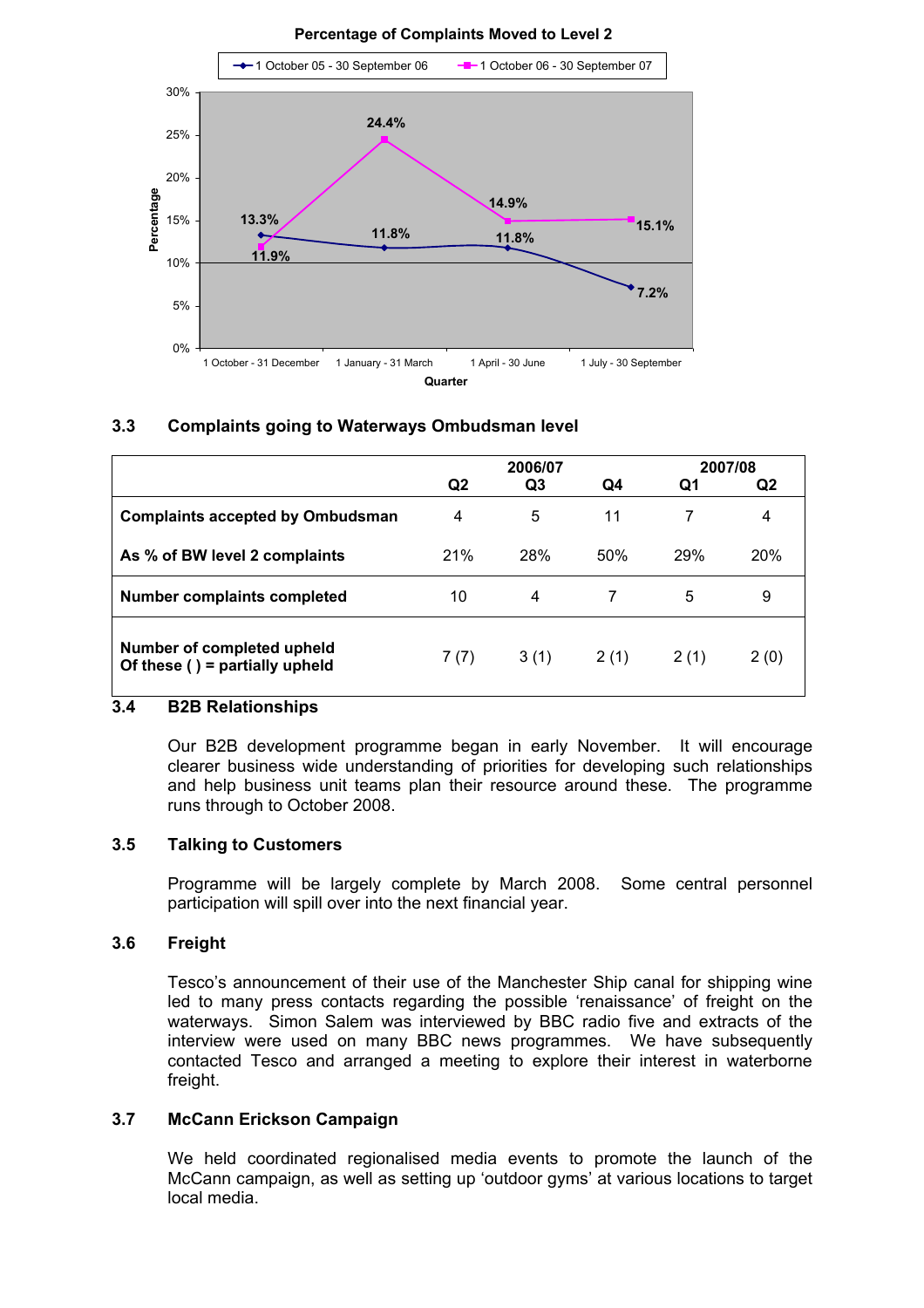# **3.8 Freedom of Information**

 We have seen a sharp increase in Freedom of Information requests from the media in the last two months including the Guardian, Times, Sunday Times and Channel Four Dispatches. Most of these relate to long-term investigations into the use by public bodies of PR and public affairs agencies. There is no indication that British Waterways is being singled out. However, at the very least we can expect to be listed in a 'league table' of expenditure when articles appear (possibly later in the year).

# **3.9 Edgbaston Reservoir**

 The Channel Four investigative programme, *Dispatches*, is researching a programme on this summer floods due to be broadcast on 3 December. They are investigating the state of BW's Edgbaston Reservoir in light of the problems with Ulley Reservoir (which closed the M1 earlier in the summer). We have chosen to cooperate fully to demonstrate that Edgbaston is safe and we are fully compliant with the Reservoirs Act.

# **3.10 Waterscape.com re-launched**

 Waterscape.com, British Waterways' leisure website, has been re-launched with a fresh look and improved functionality. The improvements coincide with the *Yours to enjoy* marketing campaign, announced last month, and will make it easier for people to find out how they can use their local canal and river as part of their everyday lives.

 The new site is easier to navigate and includes a quick search to help people find activities, listings and services in their local area but popular features from the old site, like the interactive map, have been retained. Other improvements include basics, such as a larger text size, to the more complex like finding specific information via a postcode search. The site now has three quarters of a million pages containing lots of useful information that we hope will encourage more people to visit our canals and rivers.

# **3.11 Moorings Tenders**

 The website was launched successfully on 26 October. 46 vacancies have been published up to 7 November. Over 1,000 customers have registered and we have received 20 tenders so far. The first sites tendered do not close until 23 November and we would expect more tenders to be received towards the closing dates since customer need time to visit sites and evaluate their tender strategy.

# **3.12 Licence Price Consultation**

 This was published on 8 October. In addition to discussion at British Waterways Advisory Forum and Waterway User and Special Interest Groups, Robin Evans and Simon Salem are holding four face to face discussion forums with interested customers during the consultation period.

# **4. STRATEGIC PEOPLE ISSUES**

# **4.1 Senior management changes**

 **Asset & Programme Manager, London:** Peter Walker took up post on 5 November. Peter has worked in the London project engineering team since 2003 and previously worked for Balfour Beatty and other civil engineering companies.

 **Customer Operations Manager, South East:** Peter Murphy has joined us as interim manager in the Milton Keynes office.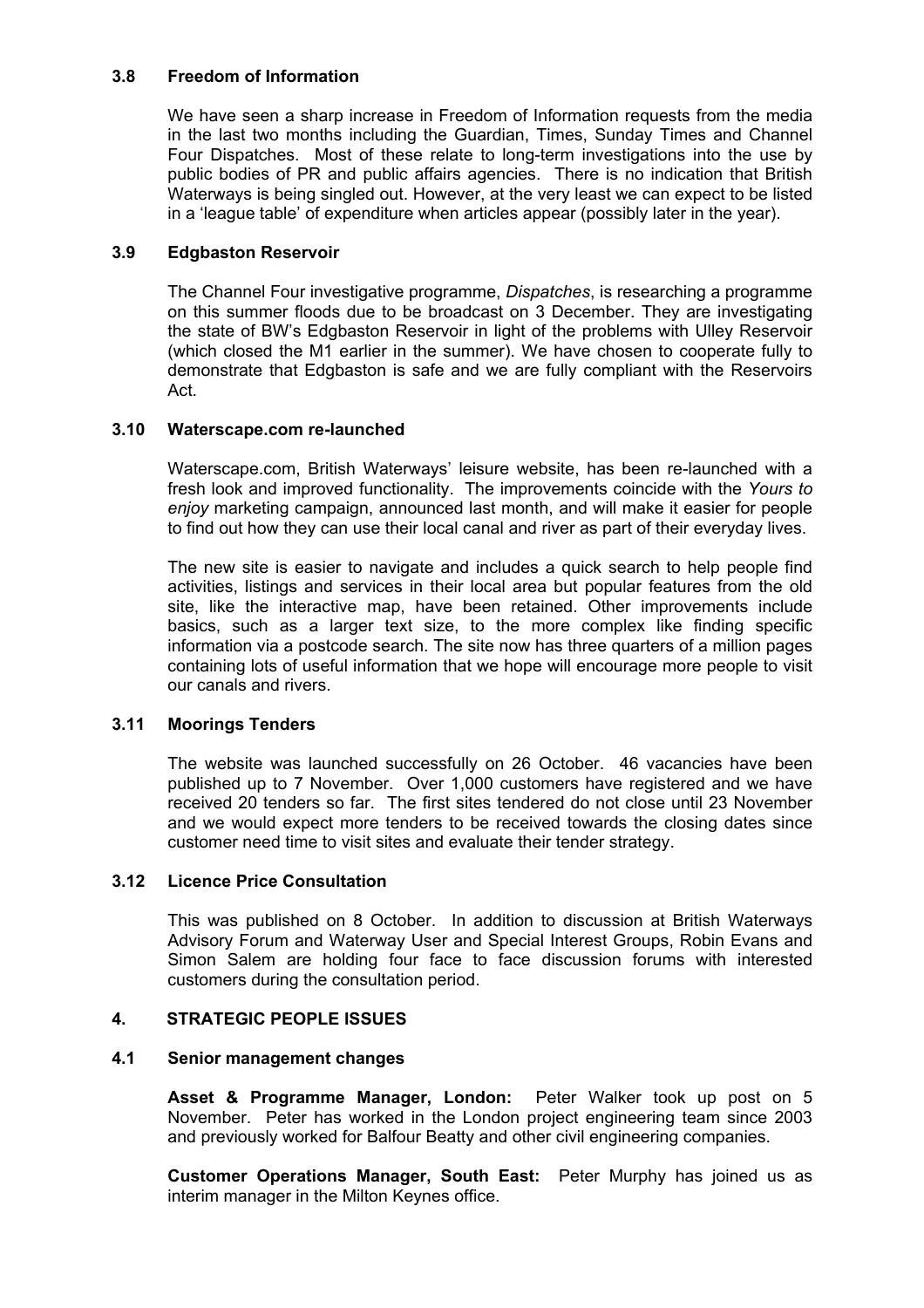**Property & Regeneration Manager, Scotland:** This post continues to be covered on an interim basis by Stuart Hall pending a permanent appointment.

 On the above basis we now have a full complement of senior managers for the first time since the 2006/07 restructuring.

### **4.2 Performance & capability profiles**

 Work is advancing to compile role documentation that clearly describes the accountabilities and capability requirements of jobs in the modified organisational structure. An HR project team is working with managers and specialists from across BW to produce this key organisational documentation, with completion planned for April 2008.

 The documents, called *performance & capability profiles*, will be arranged in *Career Pathways* and will firstly be used to determine where roles fit into our salary structure. They will have applications in a range of other HR processes, e.g. recruitment & selection, training & development, career planning and succession management, setting objectives and managing performance, reward decision-making. They will help promote consistency and quality of management decision-making across BW.

#### **5. LEISURE**

#### **5.1 Standedge**

Standedge was runner up in the Yorkshire Tourist Board's 2007 White Rose Awards 'Visitor Attraction of the Year (under 50,000 visitors)' category in September. In October, Standedge retained its 'Quality Assured Visitor Attraction' status, awarded by VisitBritain. The Quality Assessment Report noted that 'Standedge visitor centre and boat trip is an excellent visitor experience; enthusiastic staff share their pride in the attraction for the benefit of the visitors.'

### **5.2 West Yorkshire Local Transport Initiatives**

 The Yorkshire Business Unit is working with a number of local authorities to develop 'West Yorkshire Leisureways', a network of improved cycling/walking facilities on towpaths. We are in discussion with the local authorities to develop a programme of works funded from Local Transport Plan monies over the next 2-3 years.

 Discussions have taken place with Pennine Rail Partnership with the aim of forging better links between rail and canal in the Colne and Calder valleys. It is hoped this will include access, signage and joint marketing.

#### **5.3 Gloucester Docks**

 The Gloucester Heritage Urban Regeneration Company and City Council organised, at very short notice, a Tall Ships Festival in Gloucester Docks on 27 & 28 October. The event which cost almost £100K was largely funded by SWRDA from flood recovery monies. Visitor numbers for this free event, which included live music, were estimated at 20,000 for the weekend. There were at least 300 people around our office on the Monday morning to see the ships depart. This event was a real visitor spectacle and made The Docks the centre of attention in the City for a weekend.

### **5.4 Gloucester & Sharpness Historic Interpretation Project**

 A project to interpret the Purton Graveyard by a local historian – historic boats beached along the estuary shore for bank protection purposes since 1909 – has won an award from the Nautical Archaeological Society. We have contributed to this with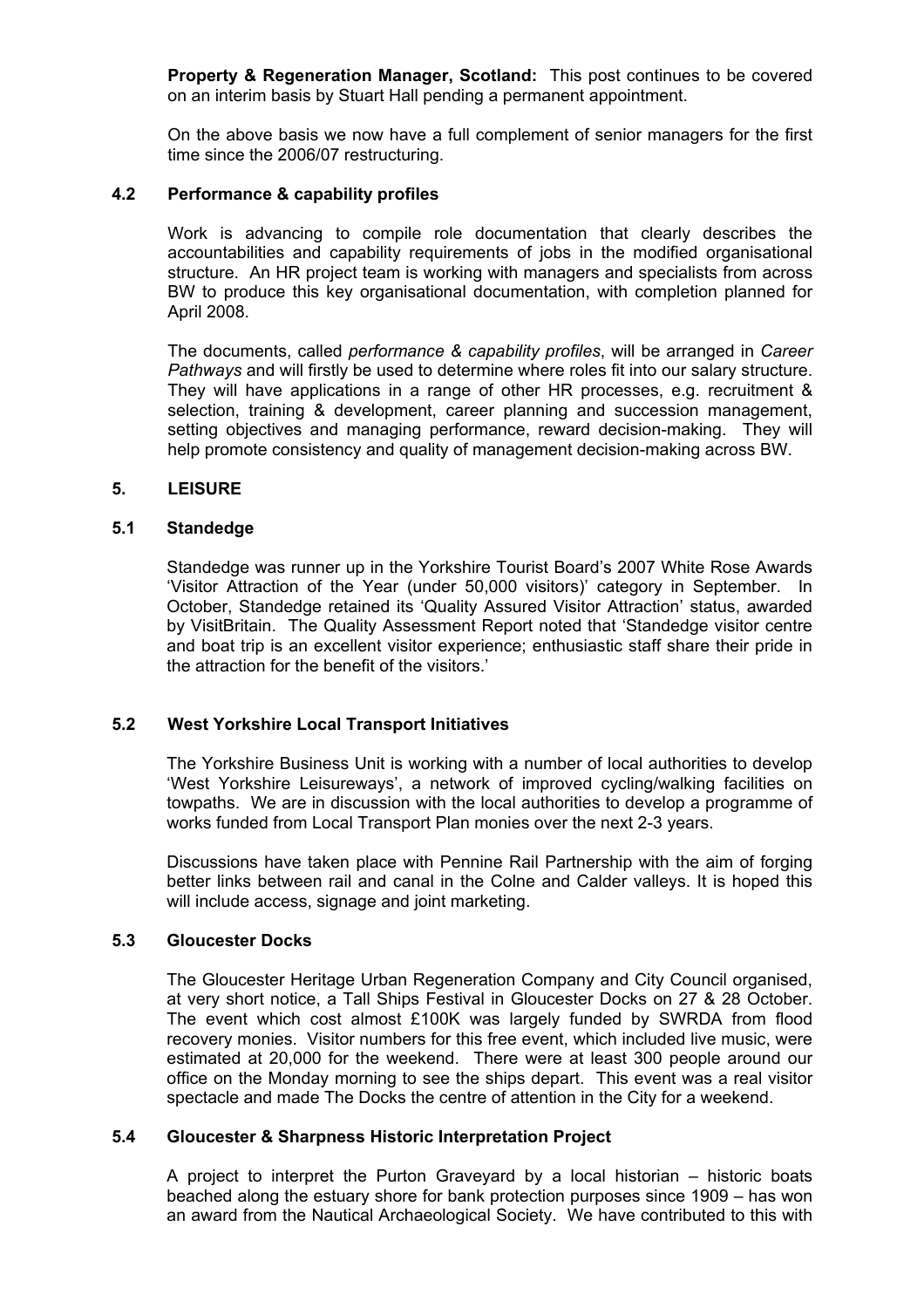an interpretative feature and the press coverage is attracting visitors to this area. More than 1,800 visitors have been given a guided tour to date.

# **6. RESTORATION/REGENERATION**

### **6.1 Cotswolds**

 Despite making it onto the first short, short list of nine projects (out of an original 300), the Cotswolds 1B project was not selected by the Big Lottery. The Cotswolds Partnership will now have to consider whether there are any other options to create this link into the Gloucester & Sharpness Canal.

## **6.2 Milton Keynes Waterways Park**

 The bid to the Big Lottery Fund for £25m to develop the MK Waterway Park did not make it onto the short list. The key stakeholders (MKC, BW and the Parks Trust) are examining the feasibility of a much smaller scale project linking the Grand Union to Willen Lake. This would be funded by enabling development in the Campbell Park/Newlands area.

# **6.3 Black Country Canals**

 The West Midlands General Manager organised (on behalf of Simon Salem) a trip through the Dudley and Netherton tunnels for Ian Austin MP, Linda Waltho MP and local canal representatives. The key purpose was to help Ian Austin to understand the issues concerning the canals and the potential impact of the Black Country Big Lottery £50m bid - now short listed to go forward for a TV telephone vote in December.

# **6.4 Taylor's Boatyard, Chester**

 The Business Unit is trying to find a solution for the future of the yard which is classed as buildings at risk. Following the decision by HLF not to fund the project a meeting has taken place with Chester City Council to address immediate H&S and conservation concerns with a programme of works identified and costed. The Taylors Yard Trust would still like an involvement in the future of the site but have no means of taking this forward without the city's support. In the meantime a commercial operator has approached BW with a viable rental option which would allow BW to potentially invest commercial capital in the essential repairs. This is now our preferred option and we will meet with the Trust on 21 November to try and conclude the way forward.

# **6.5 Trent Vale Landscape Partnership HLF bid**

 East Midlands has been allocated £1.76 million from the Heritage Lottery Fund to deliver access improvements and raise the profile of the Trent Vale (River Trent corridor from Newark to Gainsborough). The HLF funding forms the main element of a £2.6million landscape partnership scheme being led by BW with other partners that include the Environment Agency, County and District Councils, Natural England and Wildlife Trusts. Match funding was secured in advance of the HLF bid with a BW contribution of £25k. The project will deliver visitor moorings and customer improvements along the Trent.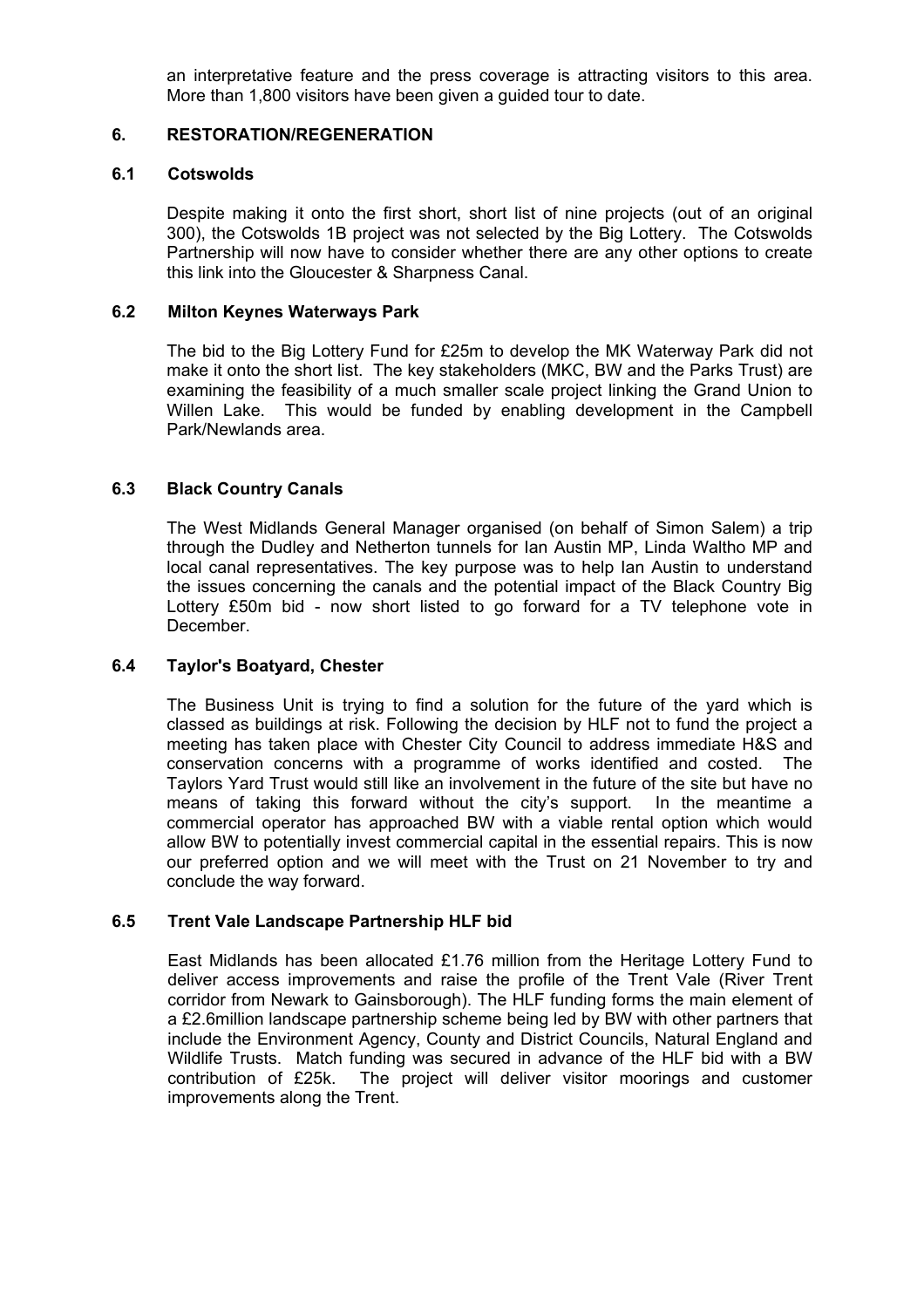# **6.6 Olympics**

# **Prescott Lock**

The construction of Prescott Lock is currently on programme with tidal lock-out scheduled for end of February 2008. Design of the control building and a new bridge crossing is progressing well in partnership with Design for London, the Mayor of London's advisor on architecture. Sensitivities remain around additional costs associated with worse than expected site contamination and compensation events. BWL and the contractor are working together to minimise these costs. Funders of the project are also fully aware of the likely cost increases.

## **Waterspace Masterplan**

 Following representations by BW to the ODA's Joint Planning Authorities Team (JPAT), the ODA has agreed to produce a Waterspace Management Plan for all phases of the Olympic Park Development. The brief for the plan (prepared by BW) is now published for stakeholder consultation.

## **Others**

 BW and the PLA are working together to produce an operation and navigation strategy for Freight Operators.

 Further funding is being sought from the Olympic Delivery Authority for other structures and works required within the Olympic Park – City Mill Lock, Carpenters Rd Lock, dredging, wharves, boat waiting areas etc.

# **6.7 Docklands**

### **Crossrail**

 Following top level Government discussions British Waterways has agreed heads of terms with DfT/TfL/Crossrail for the construction of the Isle of Dogs station in North Dock. BW was not given many options as to this agreement which reversed our previous position.

 In order to accommodate the station and approximately 70,000 sq ft of retail development by Canary Wharf, the station box will extend for some 260m, will be 26m wide and be 14m above water level.

 Sensitivities remain around the remaining navigable Waterspace to the north of the station box. Negotiations are ongoing with CWG.

### **Waterspace**

 In light of the major projects planned and underway in the Isle of Dogs – most notably Crossrail, Wood Wharf and Heron Quays West – British Waterways has commissioned an updated Waterspace strategy from internationally renowned architects Terry Farrell & Associates. The objective of the strategy is to win support for British Waterways' aspirations to animate the Waterspace and ultimately for the local authority to adopt it as supplementary planning guidance.

# **7. PROPERTY**

# **7.1 King's Cross**

 BWL has recently secured agreement with Argent, the developer at Kings Cross raillands, which will provide for canal improvements (including: new surfacing; lighting;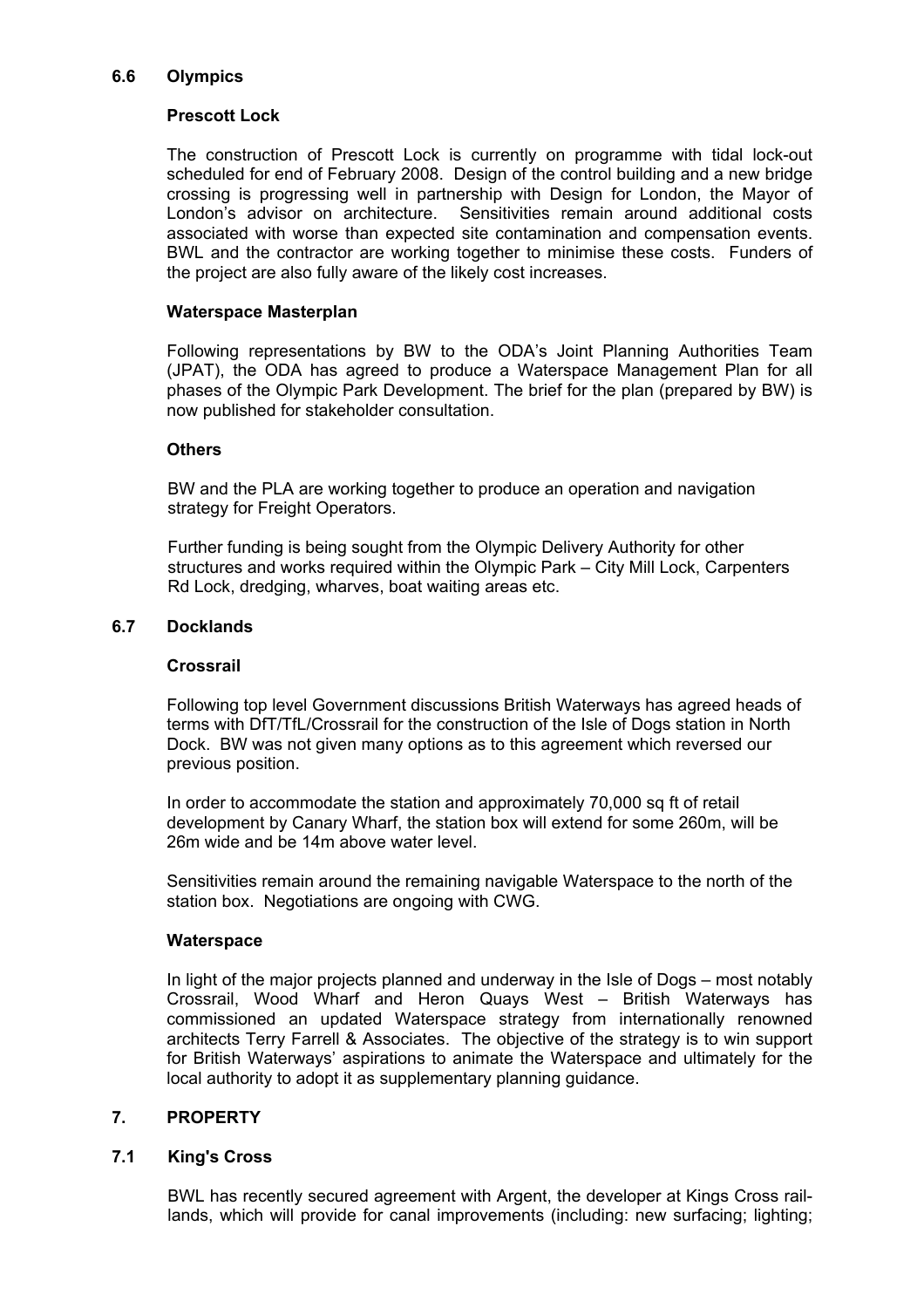access and mooring facilities). It will also provide long-term maintenance contributions to ensure high standards are maintained beyond any British Waterways' 'steady state' provisions.

# **7.2 Grand Union Village, Paddington Arm**

 British Waterways and Taylor Wimpey officially opened the new Engineer's Wharf Marina. This 28-berth residential mooring site was built by Taylor Wimpey as part of a commercial agreement reached with British Waterways over their canalside residential development. British Waterways retains income from the moorings.

## **7.3 Loughborough Wharf**

 The opening ceremony for Loughborough Canal Basin took place on 2 October. Waterways Minister Jonathan Shaw joined British Waterways chairman Tony Hales, local councillors and representatives from development partners. The opening was marked by the unveiling of three sculptures created for the site by East Midlands artist Graeme Mitcheson, based on the ideas from local people, boaters and nearby school children. BW has also benefited from a substantial capital receipt for the sale of student units.

# **8. CORPORATE SOCIAL RESPONSIBILITY**

## **8.1 Illuminating Links – Firhill Basin**

 A successful community event was held at Firhill basin (3000 attendees). This was a partnership project to illustrate to the community that the area is beginning to regenerate and transform. The events was the culmination of a major Schools project involving artist developing the Children's favourite local buildings into 3m by 3m floating Lanterns.

 The event ran all day with various activities, including boat trips, canoeing and an entertainment stage, finishing in the evening with a torchlight procession , the unveiling of the lanterns and a major firework display.

### **8.2 Bridge Naming – Aire & Calder**

 A public competition to name the bridge which spans the River Aire and the Aire & Calder Navigation (from Clarence Dock to Fearns Wharf) was launched in close collaboration with Crosbys and the Royal Armouries at the beginning of October. Coverage included Yorkshire Post, Yorkshire Evening Post and Radio Leeds.

 The Rt. Hon. Hilary Benn (MP for Leeds Central) agreed to officiate at the unveiling ceremony on Friday, 2 November and was welcomed by the Chairman. The winning suggestion was submitted by 10 year old Maria Anderson. The new name will be Knight's Way Bridge.

## **9. CORE WATERWAY**

## **9.1 Pollution Incident - Scotland**

 On 12 October 2007, during a planned draw-down of Birkenburn Reservoir to prepare for essential engineering works later in the year, a pollution incident occurred where silt entered the downstream water courses. SEPA staff attended the incident and formal water samples and statements were taken from BWS. Following the incident, a thorough clean up plan was undertaken. SEPA has been kept informed of all mitigation measures since the incident and will inform BWS in the next few weeks whether any further legal action will be taken. An internal investigation was undertaken to ensure that there would be no repeat of such an incident in the future.